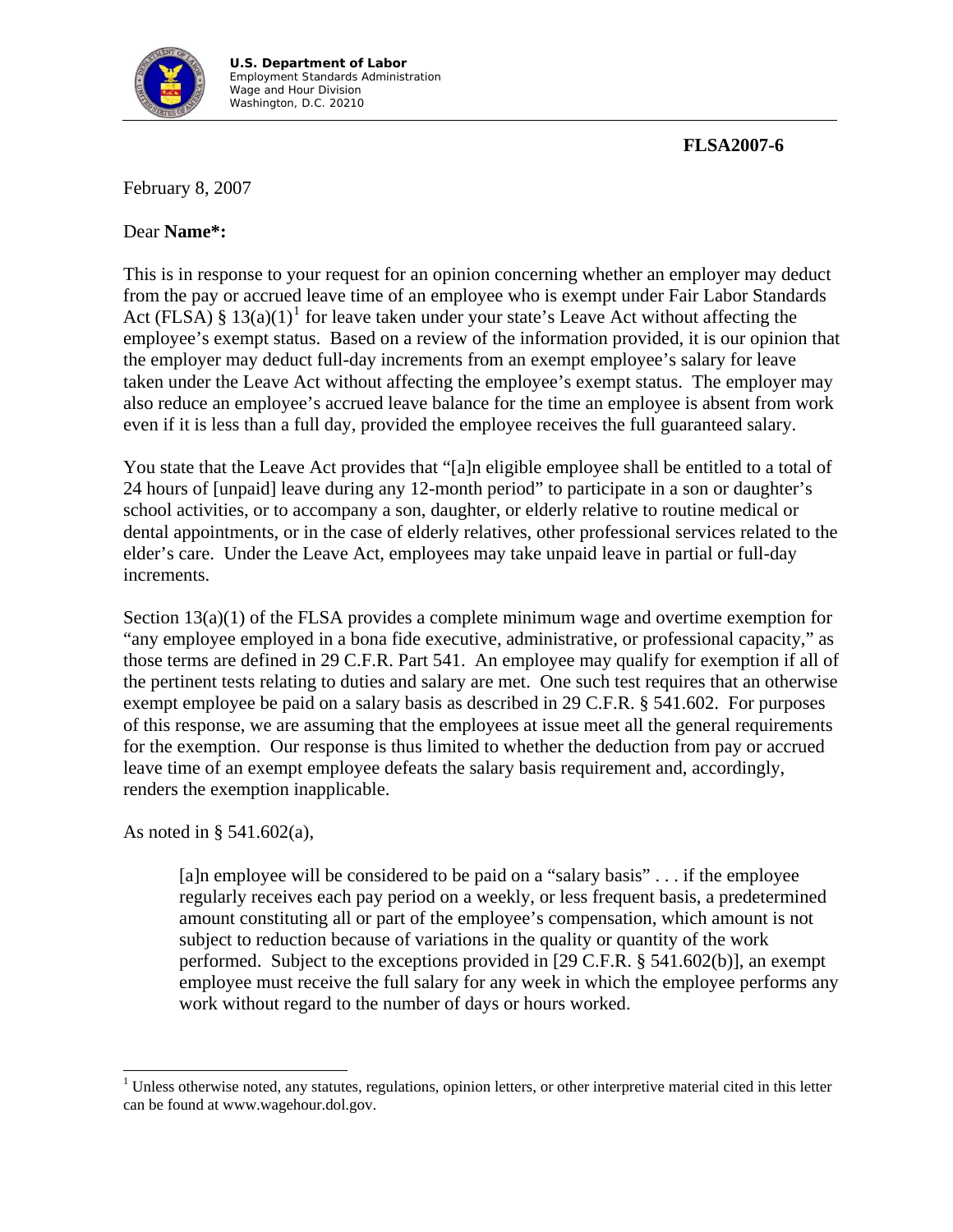One of the exceptions to the "no deduction" rule states that:

[d]eductions from pay may be made when an exempt employee is absent from work for one or more full days for personal reasons, other than sickness or disability. Thus, if an employee is absent for two full days to handle personal affairs, the employee's salaried status will not be affected if deductions are made from the salary for two full-day absences. However, if an exempt employee is absent for one and a half days for personal reasons, the employer can deduct only for the one full-day absence.

29 C.F.R. § 541.602(b)(1). Another relevant exception under 29 C.F.R. § 541.602(b)(7) provides that:

[a]n employer is not required to pay the full salary for weeks in which an exempt employee takes unpaid leave under the Family and Medical Leave Act [FMLA]. Rather, when an exempt employee takes unpaid leave under the [FMLA], an employer may pay a proportionate part of the full salary for time actually worked. For example, if an employee who normally works 40 hours per week uses four hours of unpaid leave under the [FMLA], the employer could deduct 10 percent of the employee's normal salary that week.

The type of leave allowed under the Leave Act does not appear to constitute the type of leave that would qualify under the FMLA. For example, the provisions of the FMLA do not apply to leave taken by an employee to participate in his or her son or daughter's school activities. *See* 29 C.F.R. § 825.112. We also note that under the FMLA, a covered employer may grant an eligible employee unpaid leave "[t]o care for the employee's . . . son, daughter, or parent with a serious health condition." *See* 29 C.F.R. §§ 825.112(a)(3), 825.114. Assuming, however, that there is no "serious health condition" underlying the routine medical or dental appointment of the employee's son, daughter, or parent, leave taken for such a reason does not qualify under the FMLA. Accordingly, the exception to the "no deduction" rule provided under 29 C.F.R. § 541.602(b)(7) does not seem to apply to leave taken under the Leave Act.

The Leave Act, therefore, appears to authorize leave "for personal reasons, other than sickness or disability." *See* 29 C.F.R. § 541.602(b)(1). Thus, an employer may make deductions from an exempt employee's pay for leave pursuant to the Leave Act only for full-day absences. Partial-day deductions not expressly authorized by the Part 541 regulations may render an employee's compensation not on a salary basis, thereby jeopardizing exempt status. *See* 29 C.F.R. § 541.603

With regard to whether the employer may deduct from the employee's accrued leave time for leave taken under the Leave Act, it is our position that where an employer has a benefits plan (*e.g.*, vacation time, sick leave), it is permissible to substitute or to reduce the accrued leave in the plan for leave taken under the Leave Act even if it is less than a full day without affecting the salary basis requirement, so long as the employee nevertheless receives his or her guaranteed salary. Where the employee's absence is for less than a full day, payment of the employee's guaranteed salary must be made even if an employee has no accrued benefits (or a negative balance) in the leave plan. *See* Wage and Hour Opinion Letter [FLSA2005-7](http://www.dol.gov/whd/opinion/FLSA/2005/2005_01_07_7_FLSA_PaidTimeOff.pdf) (Jan. 7,